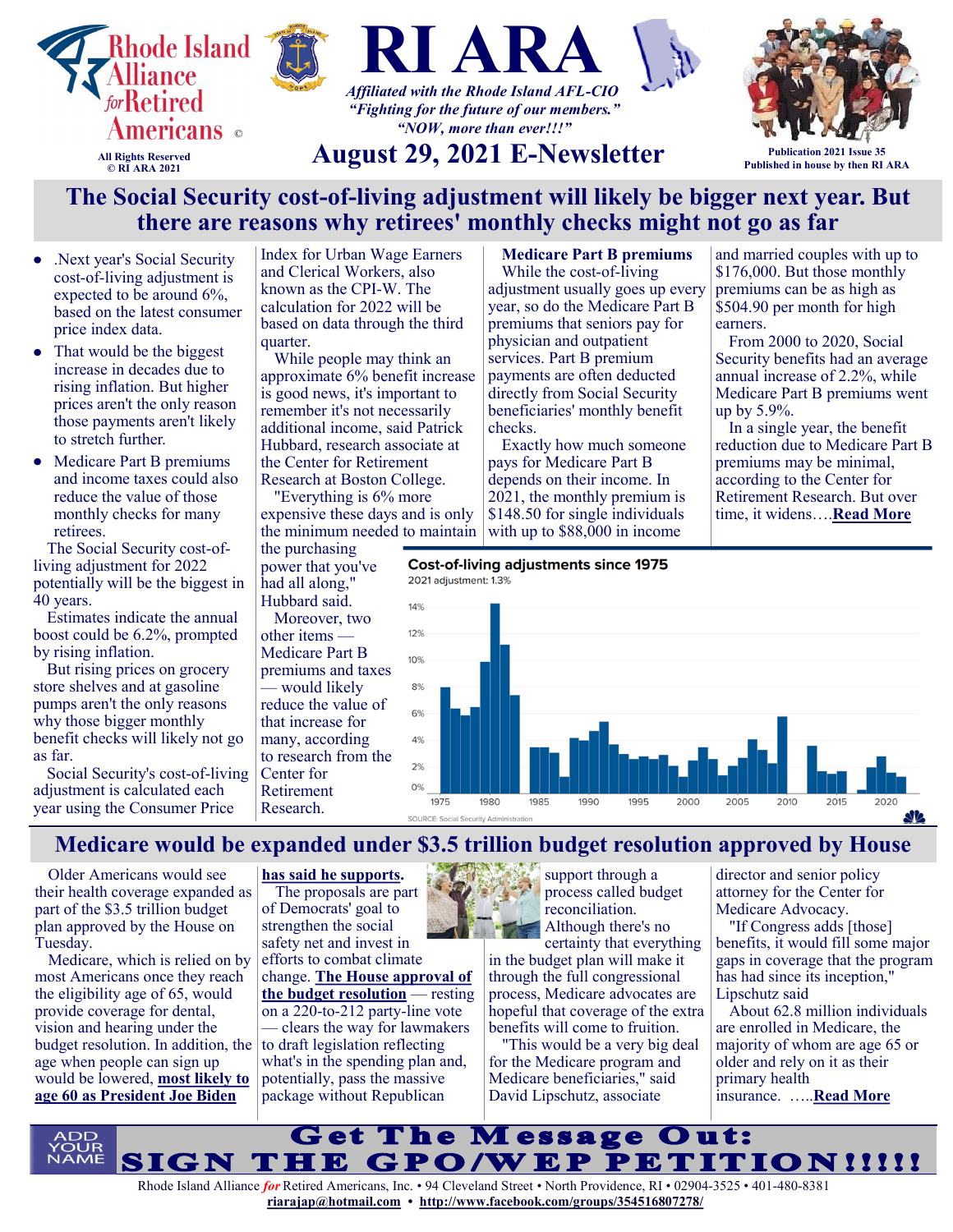#### **Biden Administration Announces Additional Steps to Fight COVID-19**

This week, the Biden administration **[unveiled](https://www.whitehouse.gov/briefing-room/statements-releases/2021/08/18/fact-sheet-president-biden-to-announce-new-actions-to-protect-americans-from-covid-19-and-help-state-and-local-leaders-fight-the-virus/)** plans to offer booster doses of the Pfizer and Moderna COVID-19 messenger RNA (mRNA) vaccines, pending U.S. Food & Drug Administration (FDA) review and recommendations from the Centers for Disease Control and Prevention's (CDC) Advisory Committee on Immunization Practices (ACIP). Under the plan, the booster shot would be available to people who were fully vaccinated with Pfizer or Moderna's mRNA vaccine 8 months after an individual's second dose, starting September 20. This decision follows the FDA's recent action authorizing a third dose of the Pfizer and Moderna vaccines for immunocompromised individuals, which people with **[Medicare can access with](https://www.cms.gov/newsroom/news-alert/people-medicare-who-are-immunocompromised-would-be-able-receive-additional-covid-19-dose-no-cost)  no cost-[sharing](https://www.cms.gov/newsroom/news-alert/people-medicare-who-are-immunocompromised-would-be-able-receive-additional-covid-19-dose-no-cost)**. It is not yet clear if individuals who received

Johnson & Johnson's non-mRNA, one-dose vaccine will be eligible for an additional dose in either instance.

The Administration

also **[announced](https://www.whitehouse.gov/briefing-room/statements-releases/2021/08/18/fact-sheet-president-biden-to-announce-new-actions-to-protect-americans-from-covid-19-and-help-state-and-local-leaders-fight-the-virus/)** the Department of Health and Human Services will develop an expedited regulation directing nursing homes to require that their staff be fully vaccinated against COVID-19 as a condition of participation in the Medicare and Medicaid programs. The regulation would apply to nearly 15,000 facilities across the country that serve approximately 1.3 million residents. This change follows CDC and Centers for Medicare & Medicaid Services (CMS) data confirming a strong relationship between the increase of COVID-19 cases among nursing home residents during the Delta variant surge and the rate of vaccination



workers. **[According to CMS](https://www.cms.gov/newsroom/press-releases/biden-harris-administration-takes-additional-action-protect-americas-nursing-home-residents-covid-19)**,

about 62% of nursing home staff are currently vaccinated nationwide, with state -level rates ranging from 88% to 44%. The agency notes the Delta variant "has driven a rise in cases among nursing home residents from a low of 319 cases on June 27, to 2,696 cases on August 8, with many of the recent outbreaks occurring in facilities located in areas of the United States with the lowest staff vaccination rates." CMS expects to issue the new rules in September.

This builds on other **[recent](https://www.medicarerights.org/medicare-watch/2021/05/13/cms-looks-to-expand-covid-19-vaccine-education-administration-and-reporting-requirements-for-long-term-care-facilities)  [rulemaking](https://www.medicarerights.org/medicare-watch/2021/05/13/cms-looks-to-expand-covid-19-vaccine-education-administration-and-reporting-requirements-for-long-term-care-facilities)** intended to support the health and safety of facility staff and residents. In May, **[CMS revised](https://www.cms.gov/newsroom/press-releases/cms-expanding-efforts-grow-covid-19-vaccine-confidence-and-uptake-amongst-nations-most-vulnerable)** the infection control standards Long-Term Care Facilities and Intermediate Care Facilities serving people

with intellectual disabilities must meet to participate in Medicare and Medicaid. In part, the rule requires facilities to educate residents, clients, and staff about the COVID-19 vaccine and to offer shots when supplies are available.

- **[Read more from Medicare](https://www.medicareinteractive.org/get-answers/medicare-covered-services/medicare-coverage-overview/medicare-coverage-during-the-coronavirus-public-health-emergency)  [Rights about Medicare](https://www.medicareinteractive.org/get-answers/medicare-covered-services/medicare-coverage-overview/medicare-coverage-during-the-coronavirus-public-health-emergency)  [coverage during the](https://www.medicareinteractive.org/get-answers/medicare-covered-services/medicare-coverage-overview/medicare-coverage-during-the-coronavirus-public-health-emergency)  [coronavirus public health](https://www.medicareinteractive.org/get-answers/medicare-covered-services/medicare-coverage-overview/medicare-coverage-during-the-coronavirus-public-health-emergency)  [emergency.](https://www.medicareinteractive.org/get-answers/medicare-covered-services/medicare-coverage-overview/medicare-coverage-during-the-coronavirus-public-health-emergency)**
- **[Fact Sheet: President](https://www.whitehouse.gov/briefing-room/statements-releases/2021/08/18/fact-sheet-president-biden-to-announce-new-actions-to-protect-americans-from-covid-19-and-help-state-and-local-leaders-fight-the-virus/) Biden [to Announce New Actions to](https://www.whitehouse.gov/briefing-room/statements-releases/2021/08/18/fact-sheet-president-biden-to-announce-new-actions-to-protect-americans-from-covid-19-and-help-state-and-local-leaders-fight-the-virus/)  [Protect Americans from](https://www.whitehouse.gov/briefing-room/statements-releases/2021/08/18/fact-sheet-president-biden-to-announce-new-actions-to-protect-americans-from-covid-19-and-help-state-and-local-leaders-fight-the-virus/)  COVID-[19 and Help State](https://www.whitehouse.gov/briefing-room/statements-releases/2021/08/18/fact-sheet-president-biden-to-announce-new-actions-to-protect-americans-from-covid-19-and-help-state-and-local-leaders-fight-the-virus/)  [and Local Leaders Fight](https://www.whitehouse.gov/briefing-room/statements-releases/2021/08/18/fact-sheet-president-biden-to-announce-new-actions-to-protect-americans-from-covid-19-and-help-state-and-local-leaders-fight-the-virus/)  the [Virus](https://www.whitehouse.gov/briefing-room/statements-releases/2021/08/18/fact-sheet-president-biden-to-announce-new-actions-to-protect-americans-from-covid-19-and-help-state-and-local-leaders-fight-the-virus/)**
- **[CMS Press Release: People](https://www.cms.gov/newsroom/news-alert/people-medicare-who-are-immunocompromised-would-be-able-receive-additional-covid-19-dose-no-cost)  [with Medicare Who Are](https://www.cms.gov/newsroom/news-alert/people-medicare-who-are-immunocompromised-would-be-able-receive-additional-covid-19-dose-no-cost)  [Immunocompromised](https://www.cms.gov/newsroom/news-alert/people-medicare-who-are-immunocompromised-would-be-able-receive-additional-covid-19-dose-no-cost)  [Would be Able to Receive an](https://www.cms.gov/newsroom/news-alert/people-medicare-who-are-immunocompromised-would-be-able-receive-additional-covid-19-dose-no-cost)  [Additional COVID](https://www.cms.gov/newsroom/news-alert/people-medicare-who-are-immunocompromised-would-be-able-receive-additional-covid-19-dose-no-cost)-19 Dose [at No Cost](https://www.cms.gov/newsroom/news-alert/people-medicare-who-are-immunocompromised-would-be-able-receive-additional-covid-19-dose-no-cost)**

#### **Questions To Ask At Your Next Town Hall**

During the month of August, Congress is in recess and many Members plan town halls to meet with constituents. We encourage you to attend one. Whether you meet in person, by conference call, or online, here are some ideas for questions to ask in order to learn more about your lawmaker's ideas about issues affecting Social Security, Medicare, and healthcare costs. Please feel free to share these questions with others!

1.Prescription drug prices are among the fastest-growing costs that retirees face in retirement. These costs, which tend to grow several times faster than overall inflation, also affect the government's budget for Medicare. How

**SENIOR** would you approach reducing drug prices that **CITIZENS** would lower costs for both beneficiaries as well as lower government spending?

- 2.The Medicare Hospital Insurance Part A Trust Fund is forecast to become insolvent in 5 years (or less). What options do you favor to address this funding shortfall?
- 3.What is your position on giving adults age 55 – 64 the option to enroll in Medicare?
- 4.Do you feel that Social Security benefits are adequate for retirements that can last 25 to 30 years? If not, what approach do you favor to provide greater financial security for Social Security

recipients? 5.Do you feel the annual Social Security cost-ofliving adjustment

(COLA) is calculated to fairly address the costs experienced by retired beneficiaries? If not fairly calculated, what approach in determining the COLA do you support that would make it fairer?

- 6.The Social Security Trust Fund is forecast to become insolvent by 2034. If this were to occur, benefits would be reduced by an estimated 23%. What approaches do you favor to prevent these benefit cuts?
- 7.The Social Security Trust Fund receives a small portion of its revenues from the taxation of Social Security

benefits. Income thresholds that subject Social Security benefits to taxation have never been adjusted since enactment of the tax in 1984. A portion of Social Security benefits are taxable for individual Social Security recipients with incomes of \$25,000 or more, and couples filing jointly with incomes of \$32,000 and up. In 1984, the tax applied to just 10% of retirees. Today the tax affects over 50% of Social Security recipients. What options do you favor to help modest income Social Security recipients keep more of their retirement income while still ensuring the funding the Social Security Trust Fund?

#### **Air Travel Tips for Seniors With Health Mobility Issues**

Unlike younger people, air travel takes a really serious toll on seniors' bodies, especially if they have health mobility issues. You have to consider the strain of those long terminal walks, disruptions to mealtimes, sitting for so long within a closed space, and the crowd around can affect them physically. So, you really

have to be prepared for this physical strain. All of these can also affect you in some ways; you will have to consider how far you can accompany them in the airport if they can go on the plane with their wheelchairs, what would happen in case of an emergency while in



travel.

flight, etc. It's a lot of considerations to make, and it all boils down to your preparations for the

When you are planning to fly with a senior, it's different from when you are flying for your vacation with your lover. There are some things that you have to

put into place to ensure the success of the travel. Here are some tips from **[assignment help](https://www.brillassignment.co.uk/)  [UK](https://www.brillassignment.co.uk/)** that you should follow when flying with seniors with health mobility issues…..**[Read More](https://seniornews.com/air-travel-tips-for-seniors-with-health-mobility-issues/)**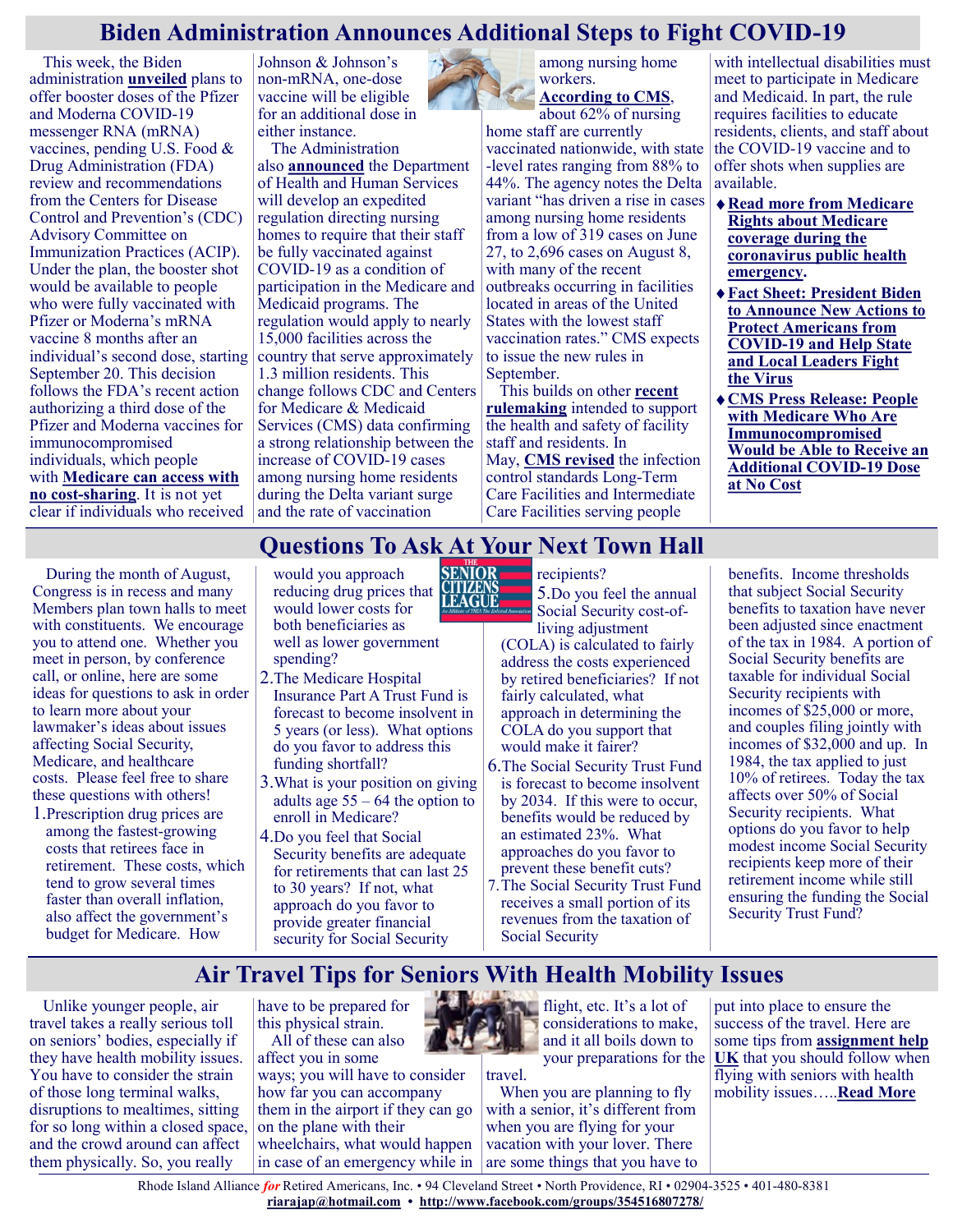#### **Don't Believe This Dangerous Social Security Myth**

There's a lot of misinformation floating around with regard to **[Social Security](https://www.fool.com/retirement/social-security/?utm_source=msnrss&utm_medium=feed&utm_campaign=article&referring_guid=ad56c490-f7c5-4810-9afb-45f93f1f5882)**, and at times, it can be hard to know what to believe. For example, you may have read that Social Security is running out of money completely. **[It isn't](https://www.fool.com/retirement/2021/08/10/we-need-to-talk-about-social-security-its-not-dryi/?utm_source=msnrss&utm_medium=feed&utm_campaign=article&referring_guid=ad56c490-f7c5-4810-9afb-45f93f1f5882)**. While the program may need to cut benefits in the future, it still has a number of viable revenue sources that will allow it to keep paying benefits to members of today's workforce.

But there's another Social Security myth you may have been led to believe -- that you can live off of your monthly benefits without having to rely on any other income. And that's one of the most dangerous

misconceptions you can buy into. You can't live on your benefits alone

The amount of money you receive from Social Security in retirement will not be the same as what your job pays you. Not even close.

You can expect your benefits to replace about 40% of your wages if you're an average earner. And that assumes that benefits don't get cut in the future, which may happen. If it does, Social Security will provide even less replacement income.

There's no hard-and-fast rule when it comes to replacement income. You'll often hear that seniors need 70% to 80% of their former paychecks to live comfortably, but the reality is that some retirees can get by on less, while others may end up needing a lot more.

But if you think you'll be OK retiring on only Social Security, take a look at your paycheck right now and slash it by 60%. See what that amounts to and figure

out if you can cover The Motley Fool. your bills in any sort of reasonable fashion

based on that extreme a pay cut. If you can't, you'll need to ensure that you have an income source in retirement outside of Social Security.

Maybe that income source will be a part-time job or a business you decide to start. A good bet, though, is to plan on supplementing your Social Security benefits with withdrawals you take from a **[retirement savings plan](https://www.fool.com/retirement/plans/?utm_source=msnrss&utm_medium=feed&utm_campaign=article&referring_guid=ad56c490-f7c5-4810-9afb-45f93f1f5882)**. You never know if health issues will prevent you from working when you're older, so coming into retirement with cash reserves is a better bet.

If your employer offers a 401 (k) plan, signing up could be a smart move -- especially since many companies that sponsor these plans also match worker

contributions to some degree. But if you don't have access to a 401 (k), don't sweat it -- an [IRA](https://www.fool.com/retirement/2021/08/18/can-you-retire-a-millionaire-with-an-ira-alone/?utm_source=msnrss&utm_medium=feed&utm_campaign=article&referring_guid=ad56c490-f7c5-4810-9afb-45f93f1f5882) will work just fine instead. The key, either way, is to fund your retirement plan consistently so that when your time in the workforce comes to an end, you'll have money available outside of Social Security.

Don't believe everything you hear

For a program as complex as Social Security, there's bound to be a lot of false information out there. But if there's one myth you can't afford to believe, it's that you'll do just fine if you retire with Social Security being your only source of income.

Even if you're willing to live a frugal lifestyle, you may find yourself struggling if you only have your benefits to rely on, so you're better off not putting yourself in that position.

#### **Claimed Social Security at 62? Try This to Increase Your Benefits**

A lot of people sign up for Social Security as soon as they become eligible at 62, but not all of them realize that doing so comes at a cost. It shrinks your checks and it could cost you tens or even hundreds of thousands of dollars over the course of your retirement.

That doesn't mean it's a mistake for everyone. But if you regret signing up for Social Security right away, you should know there is something you can do to boost your benefits.

Why starting Social Security at 62 reduces your checks The Social Security

#### Administration assigns everyone a **[full retirement](https://www.fool.com/retirement/social-security/full-retirement-age/?utm_source=msnrss&utm_medium=feed&utm_campaign=article&referring_guid=c51959e3-8b49-442f-a616-259f3861bd97)**

**[age \(FRA\)](https://www.fool.com/retirement/social-security/full-retirement-age/?utm_source=msnrss&utm_medium=feed&utm_campaign=article&referring_guid=c51959e3-8b49-442f-a616-259f3861bd97)** based on their birth year. The following table can help you find yours:

You must wait for your FRA to sign up if you want the full amount you're entitled to based on your work history. Beginning sooner nets you more years of benefits, but the Social Security Administration reduces your checks a little for every month you claim before your FRA. When you sign up at 62, you only get 70% of your full benefit per check if your FRA is 67 or

175% if your FRA is The Motley Fool. 66. Every month you delay increases

your benefits a little until you reach your maximum benefit at 70. That's 124% of your full benefit per check if your FRA is 67 or 132% if your FRA is 66. Looking at this, it might seem like delaying benefits is wiser.

But it depends on how long you expect to live. There's no point in delaying to 70 if you have a serious illness and don't believe you'll make it to 70. But if you expect to live until your mid-80s or beyond and you can afford to delay benefits, doing so will probably get you more money overall….**[Read More](https://www.msn.com/en-us/money/retirement/claimed-social-security-at-62-try-this-to-increase-your-benefits/ar-AANB01o?ocid=SK2DDHP&li=BBnbfcL)**

**1960 and later 67**

**1956 66 and 4 months 1959 66 and 10 months**

#### **Data Shows Susceptible Seniors Living Alone**

Nearly ninety percent of the senior citizens across the U.S. prefer to age in place and grow old at home. Professionals believe that's the place where people can afford to live over other costly places like nursing homes. But even staying home raises concerns, like the ones that block healthy aging. The most significant are lack of transportation, affordable housing, and isolation.

When adults have little access to shopping and social activity,

isolation becomes a high risk factor that plays havoc on their health. Here's what few seniors from my Facebook group says about aging at home with little support and connection — the comments illustrate the challenges.

"Budget, transportation, and health are the main causes of my isolation. I had to give up driving because of severe glaucoma. Also, having a rare autoimmune disease makes me exhausted

most of the time." "Loneliness and isolation are a real problem. Our culture is different than most Asian and Latin cultures where no older person has to worry about being alone."

What's troubling when studying the U.S. Census, is the high numbers of older residents living alone. Across America, close to 30 percent of the 65 and over, live at home without support, totaling over 11 million, and of these, 71% are female.

That's a lot of older adults at risk for isolation, a factor of chronic illness. Research examining loneliness says the effects negatively relates to physical activity, mental, and motor function. Strong social connections are central to physical and mental well-being. But it's a complex issue. When vulnerable older adults have setbacks, they become disconnected and isolated….**[Read More](https://seniornews.com/data-shows-susceptible-seniors-living-alone/)**

Rhode Island Alliance *for* Retired Americans, Inc. • 94 Cleveland Street • North Providence, RI • 02904-3525 • 401-480-8381 **[riarajap@hotmail.com](mailto:riarajap@hotmail.com) • [http://www.facebook.com/groups/354516807278/](https://www.facebook.com/groups/354516807278/)**

**BIRTH YEAR FULL RETIREMENT AGE (FRA) 1943 to 1954** 66<br>**1955** 66 **1955 66 and 2 months**

# **1957 66 and 6 months 1958 66 and 8 months**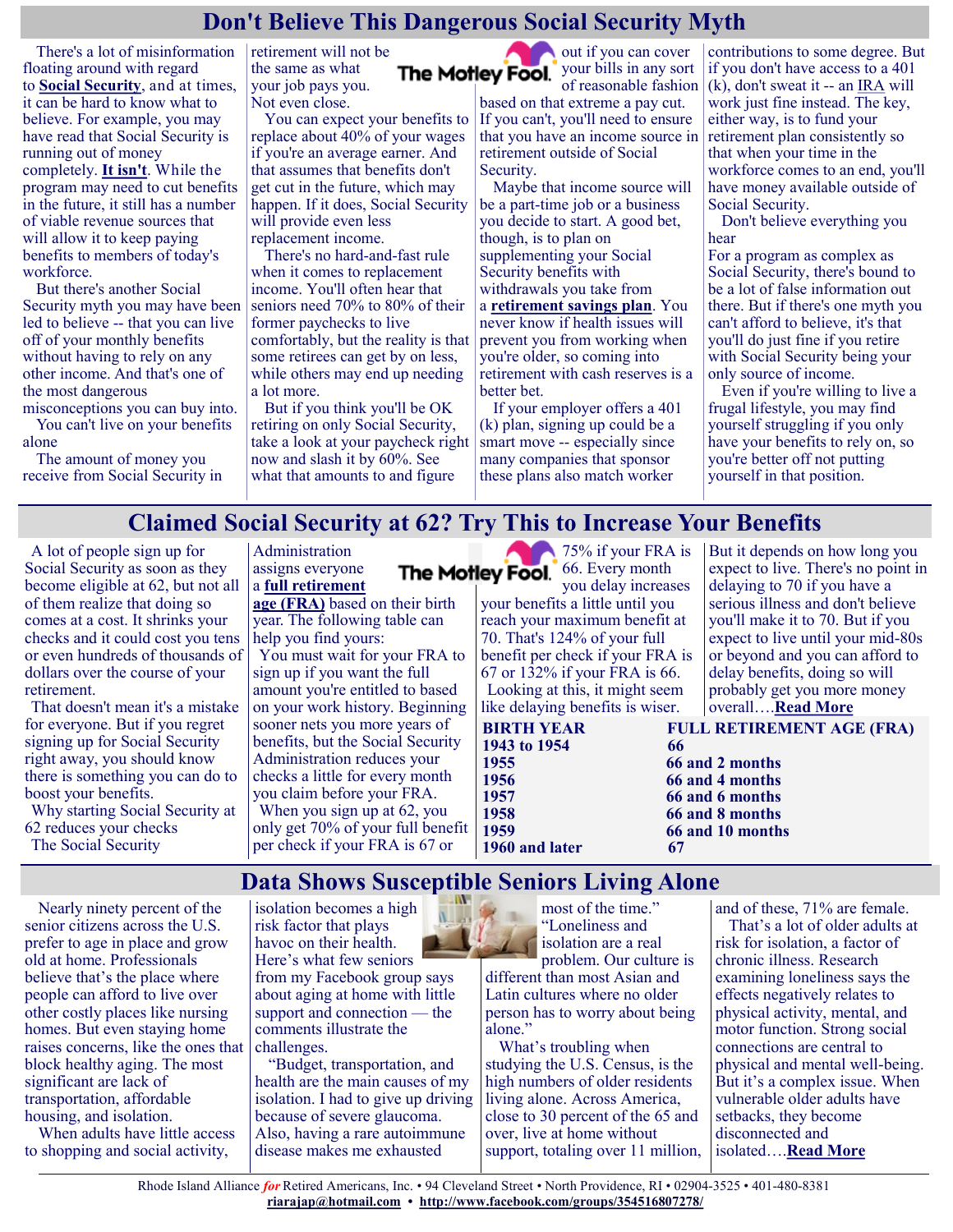#### **No link between lower drug prices and innovation**

If Dems in Congress passes legislation to lower drug prices, it's likely to help their chances of reelection. There appears to be far less downside than Pharma would like people to believe. A **[new report](https://uploads-ssl.webflow.com/5e59d7f99e288f91abe20b9f/6113d44897d71d1583ef998a_Bentley.pdf)** by Gregory Vaughan and Fred Ledley of Bentley University on the effects of legislation that would lower drug prices concludes that there is no necessary link between lower drug prices and drug innovation. Based on the data, it argues that Congress should feel free to make prescription drugs affordable without worry about any effects on innovation.

Yes, it is true that there is a statistical link between revenue of large pharmaceutical companies and the amount they invest in research and development. But, if they wanted to, they could better

manage their revenue and expenses to offset the effect of drug price reductions on their profits.

Further, this new analysis looks at the role played by small biopharmaceutical companies in the development of new drugs. It finds that companies with a small amount of revenue generate 40 percent of the new drugs on the market.

The researchers find that the smaller pharmaceutical companies, with a market capitalization of \$7 billion or less, invest in research and development independent of their revenue. To put it differently, the researchers did not see a meaningful link between reductions in their earning and their expenses for research and development. If drug prices were to come down, there's no evidence to suggest



research and development activities or reduce their research and development spending.

Moreover, it could be the case the large pharmaceutical companies might not choose to spend less on research and development if their revenue were reduced. They have very large returns on invested capital, larger than companies in other sectors. One 2019 West Health Policy Center and Johns Hopkins Bloomberg School of Public Health paper concluded that even with a large reduction in revenue stemming from drug price negotiation legislation, the pharmaceutical companies would still return more than any other market sector if they continued to invest in research and development at the same level they do today. And,

that it would effect their  $\vert$  research and development would be a better investment than other possible capital investments.

Biopharmaceutical companies with market capitalizations under \$7 billion are undertaking the majority of clinical trials today. About six in ten clinical trials for new drugs were sponsored by these smaller companies. And, they are responsible for seven in ten products in phase 3 trials.

The researchers conclude that policymakers will not be harming innovation if they reduce drug prices to ensure people can afford them. Their finding is in sync with the **[Congressional Budget](https://justcareusa.org/lowering-drug-prices-will-not-affect-innovation/)  [Office](https://justcareusa.org/lowering-drug-prices-will-not-affect-innovation/)**, which recently projected at most a small decrease in innovation from lower drug

#### **Seniors who have Elderly Parents**

As life expectancy increases, it is more common than ever to find senior citizens who have elderly parents. Ideally, parents remain able to take care of themselves in their own homes. But, it is also true that many senior citizens find themselves either helping care for their elderly parent or choosing a facility that can attend to their needs.

Caring for Your Elderly Parent they are in need of more support

For some senior citizens who have elderly parents, the care needed is primarily

social. If their parent is able to take care of their own day-today needs, care might be a bit of help with errands and appointments or a simple meal together time and again.

But if your elderly parent's health declines, you may find



own home, be sure you have the right support systems in place. All day, every day, is a lot for one individual. Talk to other family members to see if they can help out. Or, even if you don't have the resources for fulltime help, there could be a parttime hire that would alleviate

your stress.

prices.

The Caregiving Relationship When you are in a caregiver and care recipient relationship, there can be pitfalls. Children and parents often have patterns in place. For some parents, they expect to make all of the household decisions and are unable to relinquish that control. For others, it is **[criticizing the](https://www.scientificamerican.com/article/harsh-critical-parenting-may-lead-to-anxiety-disorder-symptoms/)  [choices of their adult](https://www.scientificamerican.com/article/harsh-critical-parenting-may-lead-to-anxiety-disorder-symptoms/)  [children](https://www.scientificamerican.com/article/harsh-critical-parenting-may-lead-to-anxiety-disorder-symptoms/)**….**[Read More](https://seniornews.com/seniors-who-have-elderly-parents/)**

**Older Consumers Report Food as Fastest Growing Cost in 2021**



 As inflation continues to steeply increase prices, older

consumers are reporting that food has been the fastest growing category of their household budgets so far this year, according to a new survey by The Senior Citizens League (TSCL). The same survey also found that nearly one out of five survey respondents, 19 percent, say they have visited a food pantry or applied for food stamps (SNAP) since the beginning of this year," says Mary Johnson, Social Security policy analyst for The Senior

Citizens League.

"It's highly disturbing that such a large number of survey participants have been forced to access food pantries," Johnson says. "This illustrates the dire situation faced by households of those who depend on Social Security for most of their income when food prices jump into overdrive," she says. "Over the past 12 months, the price of bacon is up 11 percent, beef up 10.6 percent and fresh fish up 8.5 percent" Johnson notes.

This is not a sustainable spending pattern for retired and disabled households. In recent years, Social Security recipients more typically reported that housing and medical expenses, not food, increased the fastest and were the two top cost concerns.

Survey participants were asked: "Since the start of 2021, which of the following budget categories increased fastest in your household?"...**[Read More](https://seniorsleague.org/older-consumers-report-food-as-fastest-growing-cost-in-2021/)**

**Fastest Growing Costs of Older Households Since Beginning of 2021**

| <b>Budget Category</b>                                                     | <b>Response</b> |
|----------------------------------------------------------------------------|-----------------|
| Food                                                                       | 44%             |
| Housing (rent or costs associated with owning,<br>repairs and maintenance) | 24%             |
| <b>Medical</b>                                                             | 19%             |
| <b>Transportation</b>                                                      | $7\%$           |
| <b>Other</b>                                                               | 3%              |
| <b>Communication</b>                                                       | $1\%$           |
| <b>Apparel</b>                                                             | 1%              |
| <b>Recreation</b>                                                          | $1\%$           |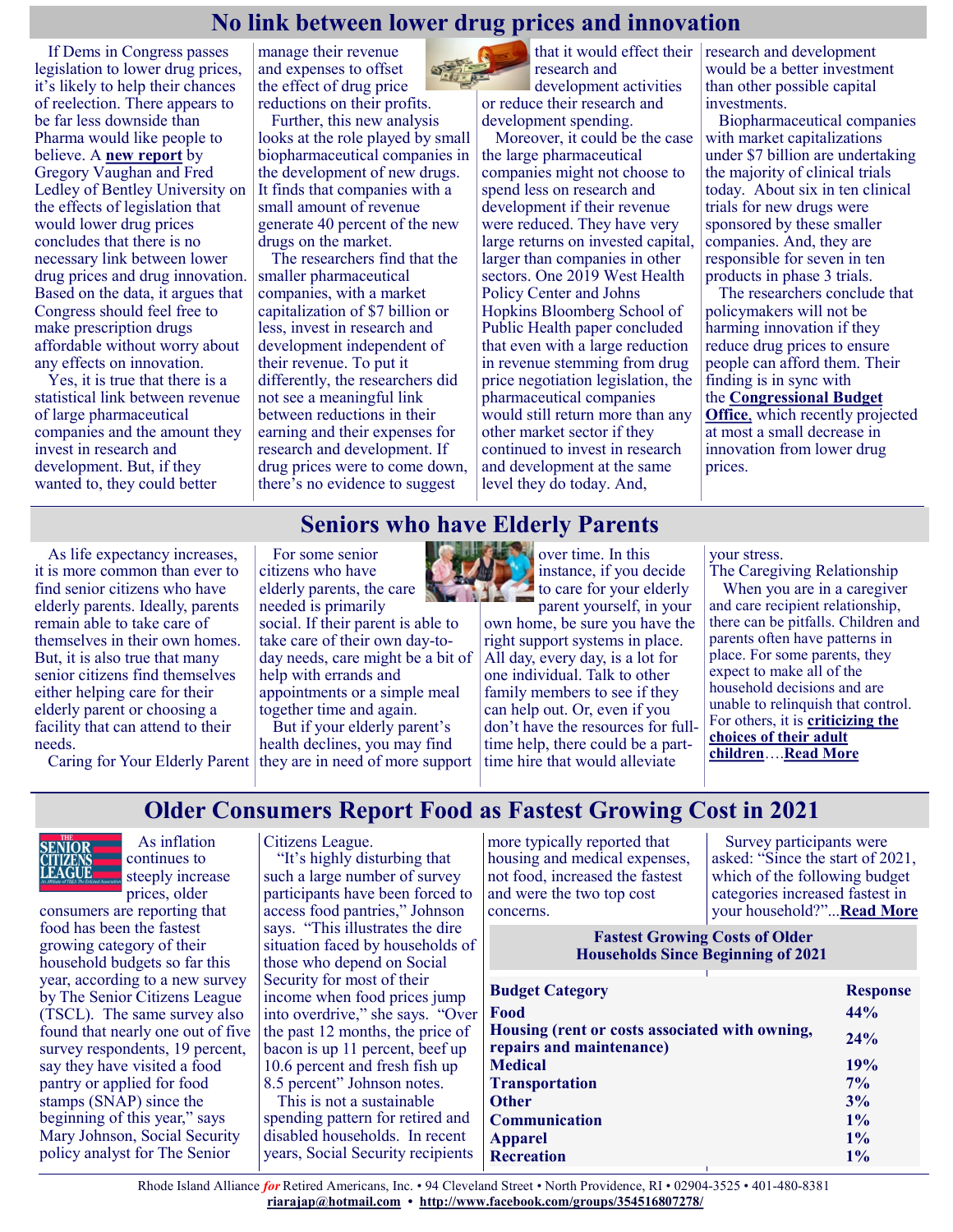#### **Congress Reintroduces Bill to Keep Social Security Recipients Out of Poverty**

Income from Social Security isn't always enough to cover the cost of living — **[putting](https://www.gobankingrates.com/money/economy/cities-getting-poorer/?utm_campaign=1142087&utm_source=msn.com&utm_content=1&utm_medium=rss)  [millions of Americans at risk](https://www.gobankingrates.com/money/economy/cities-getting-poorer/?utm_campaign=1142087&utm_source=msn.com&utm_content=1&utm_medium=rss)  [of living in poverty.](https://www.gobankingrates.com/money/economy/cities-getting-poorer/?utm_campaign=1142087&utm_source=msn.com&utm_content=1&utm_medium=rss) A bill reintroduced to Congress aims to address this shortfall and improve benefits.**

The proposal, called the Social Security Enhancement and Protection Act, was put forward by Wisconsin Representative Gwen Moore this week, reports CNBC.

"It's only right that I commemorate the 86th anniversary of Social Security

by reintroducing the Social Security Enhancement and Protection Act, which would strengthen this crucial program so many rely on," Moore said in a statement. "We can make this program work better for the Americans who stand to benefit the most from it, including women, people of color, and low-wealth people."

According to the congresswoman, the bill would recognize every year spent towards childcare as a year of coverage for determining an



Security benefits and it would renew support for

students who are children of retired, deceased or disabled workers. The bill would also improve the program's special minimum benefit to better reach low-income workers and increase benefits for all beneficiaries 20 years after retirement so that individuals don't outlive their savings.

However, passing Social Security legislation in the near future may be out of reach. Karen E. Smith, senior fellow at the Urban Institute, told CNBC that one issue is how well poverty is actually addressed. Only new beneficiaries might be able to access the higher minimum benefits and the 20 year bump might be biased towards higher-income individuals because they tend to live longer, Smith said.

Additionally, Social Security's trust funds have about 10 years left, at which point **[benefits may](https://www.gobankingrates.com/retirement/social-security/debt-free-future-biggest-problems-facing-social-security/?utm_campaign=1142087&utm_source=msn.com&utm_content=7&utm_medium=rss)  [be reduced](https://www.gobankingrates.com/retirement/social-security/debt-free-future-biggest-problems-facing-social-security/?utm_campaign=1142087&utm_source=msn.com&utm_content=7&utm_medium=rss)**. "It's really a debate in Congress that we need to have and hasn't been happening," Smith added.

#### **Americans Strongly Agree on These 3 Changes to Social Security**

Americans appear to disagree on many things these days, but they find common ground on one subject: the need to fix the Social Security system.

Three-quarters of Americans in a recent study  $-76%$  — said they either somewhat agree or strongly agree that the Social Security system needs to change, according to the **[Nationwide](https://nationwidefinancial.com/media/pdf/NFM-20936AO.pdf)  [Retirement Institute's 2021](https://nationwidefinancial.com/media/pdf/NFM-20936AO.pdf)  [Social Security Survey](https://nationwidefinancial.com/media/pdf/NFM-20936AO.pdf)**.

Meanwhile, just 17% said they somewhat disagree that there is a need for change, and a scanty 6% strongly disagree. In particular, the Americans surveyed agree about three changes that can be made to help strengthen the Social Security system. Here are the percentages who said they somewhat agree or strongly agree with the following fixes: Ensuring Social Security **cost-of-[living](https://www.moneytalksnews.com/social-security-terms/#6-cost-of-living-adjustment-cola)  [adjustments](https://www.moneytalksnews.com/social-security-terms/#6-cost-of-living-adjustment-cola)** (COLAs) are enough to, at minimum, keep

- up with inflation: 89% 1.Reinstating Social Security payroll taxes on people earning more than \$400,000 per year: 79%
- 2.Providing a Social Security credit to unpaid caregivers: 74%

There is more moderate support for a host of other fixes, including:

- Applying COLAs only to lower - or middle-income households' Social Security benefits: 64%
- Eliminating the earnings cap on Social Security payroll taxes

#### (**[which is \\$142,800 for](https://www.moneytalksnews.com/3-ways-social-security-will-change-in-2019/)  [2021](https://www.moneytalksnews.com/3-ways-social-security-will-change-in-2019/)**): 63%

Privatizing a small portion of benefits: 58%

- Means testing: 58%
- Eliminating early retirement age with reduced benefits: 49%
- Raising the **[full retirement](https://www.moneytalksnews.com/social-security-terms/)  [age](https://www.moneytalksnews.com/social-security-terms/)**: 46%
- Linking full retirement age to life expectancy: 46%

Raising payroll taxes: 46% There was low support for one other idea — cutting benefits for everyone currently receiving Social Security. Not surprisingly, just 21% of survey respondents supported it.

The Harris Poll conducted the Nationwide Retirement Institute's survey of more than 1,900 U.S. adults age 25 and

older between April 19 and May 7, 2021.

**Avoiding key Social Security mistakes** Social Security is the foundation of retirement income for millions of Americans. Making the wrong decisions regarding the government program can tarnish your golden years, leaving you with less money to spend.

For example, claiming Social Security early can be costly. As we have reported:

"Claiming early can be risky because once you claim benefits, you will be stuck with the same size payment for life. The amount of a person's monthly benefit typically will never increase except for inflation adjustments."

#### **When Can I Claim a Social Security Spousal Supplement?**

*Q,* "My husband is 65 and I am The amount of that 63. Neither one of us have started taking Social Security. He is waiting until full retirement age to take his Social Security. Since half of his Social Security is more than I would receive on my own, I would like to take that.

Do I have to wait until my full retirement age (FRA) to take that option? Or can I start mine earlier and switch to half of his when I reach my FRA?"

**A.** The dangers of claiming too early

Mark, you are indeed eligible for a spousal supplement, since your FRA benefit is less than half of your husband's FRA benefit.

supplement depends on when you claim

benefits.

For illustrative purposes, let's assume that your FRA benefit is \$800 a month and your

husband's FRA benefit is \$2,400 a month. If you claim benefits at your FRA, you will receive your benefit of \$800 plus a spousal supplement of \$400, bringing your total benefit up to \$1,200 a month (or one-half of your husband's FRA benefit).

Mark, you should note that you cannot claim a spousal supplement until your husband claims his own benefits. You can

MoneyTalksNEWS claim your own benefits at any time once you reach age 62. But you need to coordinate claiming the spousal supplement with your husband's claiming

> actions. In this example, you would receive the spousal supplement at the point where your husband claims his own benefit. So, if you claim first, eligibility to receive your spousal supplement is determined entirely by your husband's claiming decision.

You should be aware that there are significant penalties for claiming either your retirement benefit or your spousal

supplement prior to your FRA. As noted above, if you claimed both at your FRA, you would receive \$1,200 (based on my assumptions about benefits).

In contrast, if you claimed both at age 62, you would receive about \$855 in combined benefits. This is an overall penalty of 28.7% on your combined FRA benefit amounts. (The calculation of this overall penalty rate is not straightforward, since the two benefits have different penalty rates for early claiming.)...**[Read](https://www.msn.com/en-us/money/retirement/when-can-i-claim-a-social-security-spousal-supplement/ar-AANuXij?ocid=SK2DDHP)  [More](https://www.msn.com/en-us/money/retirement/when-can-i-claim-a-social-security-spousal-supplement/ar-AANuXij?ocid=SK2DDHP)**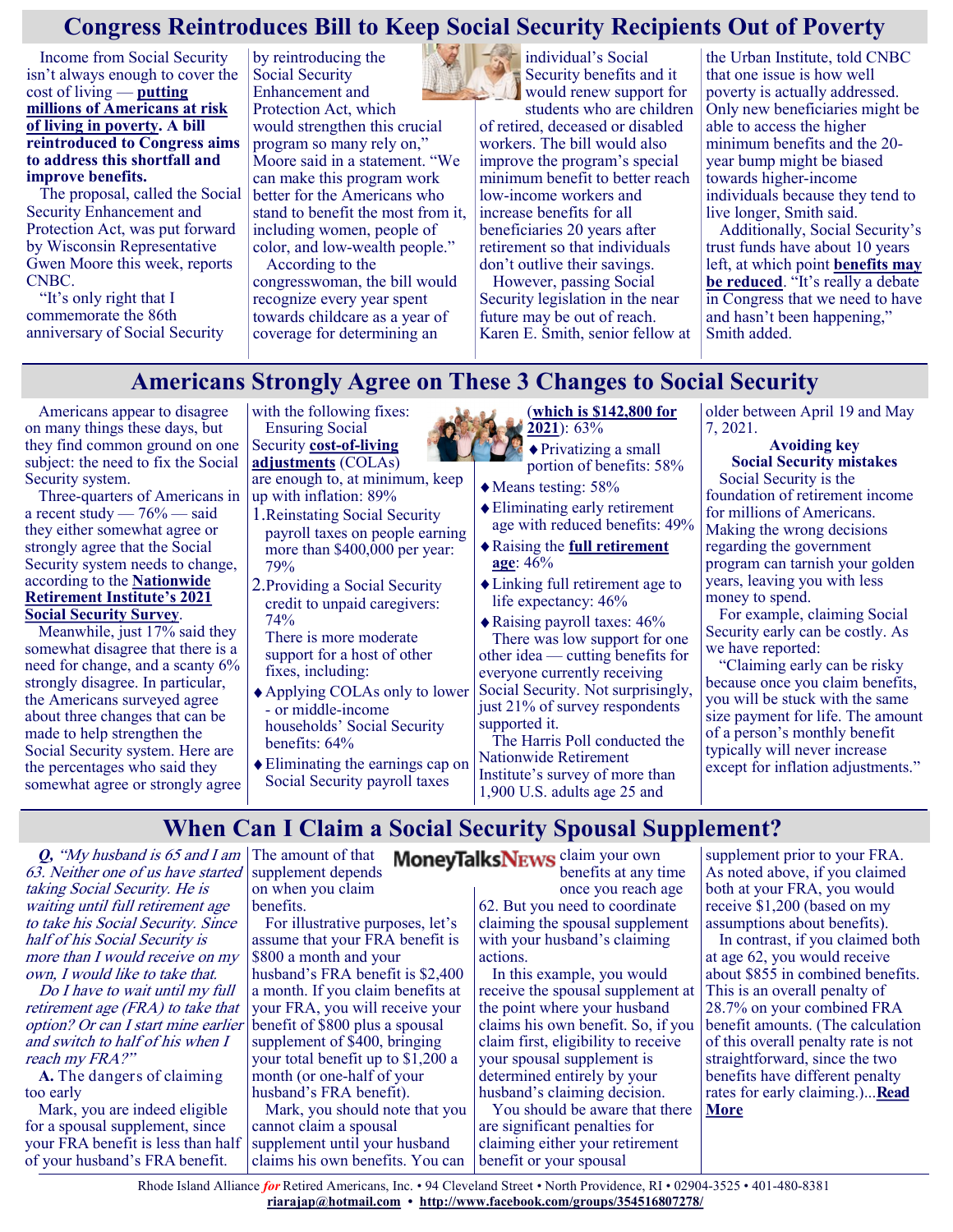# **RI ARA HealthLink Wellness News** HealthLink Wellness



## **Covid Politics and Fatigue Work Against Contact-Tracing Foot Soldiers**

Health departments nationwide scaled back their contact tracing in late spring or early summer when covid-19 cases started to decrease as vaccination efforts took center stage.

Then delta hit.

Now state and local health departments are trying to build back operations with depleted resources, as covid fatigue among their workers and the public alike complicate those efforts.

"Contact tracing from the start of this pandemic provided us with really kind of invaluable information," said **[Dr. Amanda](https://publichealth.gwu.edu/departments/epidemiology-and-biostatistics/amanda-d-castel)  [Castel,](https://publichealth.gwu.edu/departments/epidemiology-and-biostatistics/amanda-d-castel)** a professor of epidemiology at George Washington University. Castel said it's still "a fundamental part of our response." As is covid testing, especially for those who are vulnerable or unvaccinated,

such as children under age 12. Yet numerous departments now find themselves with fewer contact tracers and less robust programs. **[Like testing](https://khn.org/news/article/covid-test-supplies-consumers-scramble-in-hard-hit-areas/)**, contact tracing seems to have fallen by the wayside.

Contact tracing is a resourceintensive operation, requiring workers to quickly call people who test positive for a disease and offer medical advice, and then to identify and reach out to anyone with whom the infected people came in close contact. The hope during the pandemic is to prevent spread of the covid virus, and to observe how the virus is changing. The process has been used for decades by public health officials to stop disease transmission.

But many public health

 $\triangle$  departments were overwhelmed by the onslaught of covid. Last winter — before vaccines

provided relief — they were **[unable to stay ahead of](https://khn.org/news/article/as-pandemic-surged-contact-tracing-struggled-biden-looks-to-boost-it/)  [the virus](https://khn.org/news/article/as-pandemic-surged-contact-tracing-struggled-biden-looks-to-boost-it/)** through contact tracing. And as case counts dropped by virtue of increased vaccination rates in the spring and early summer, more than a dozen state health departments **[scaled back](https://coronavirus.jhu.edu/contact-tracing/state-survey-results)** the workforce, said **[Crystal Watson](https://www.jhsph.edu/faculty/directory/profile/3521/crystal-r-watson)**, a senior scholar and assistant professor at the Johns Hopkins Center for Health Security. The resources were needed for vaccination initiatives and to restart other public health programs.

The situation has grown critical in a number of states during the past month or so as local health

officials find themselves once again behind the curve as the delta variant drives up case counts. Resources are already stretched, and the politicization of covid-19 has left these local officials making tough calls regarding whom to trace in places like Missouri and Texas. And some states just don't have enough personnel to do the job. The army of disease detectives more often than not included temporary staff or civil servants from outside the health department. In Kentucky, **[the](https://www.ket.org/program/kentucky-health/contact-tracing-knowing-keeps-us-all-safe-173829/)  [former contact](https://www.ket.org/program/kentucky-health/contact-tracing-knowing-keeps-us-all-safe-173829/)-tracing [director](https://www.ket.org/program/kentucky-health/contact-tracing-knowing-keeps-us-all-safe-173829/)** is now **[the aviation](https://transportation.ky.gov/Organizational-Resources/Documents/Management-Personnel-Listing.pdf)  [department commissioner](https://transportation.ky.gov/Organizational-Resources/Documents/Management-Personnel-Listing.pdf)**. The state health department said he has a successor but declined to name them….**[Read More](https://khn.org/news/article/covid-politics-and-fatigue-work-against-contact-tracing-foot-soldiers/)**

#### **Biden administration to begin rolling out booster shots the week of Sept. 20**

The Biden administration is prepared to begin rolling out booster shots for many Americans the week of Sept. 20, the nation's top health officials announced Wednesday, citing data that show the effectiveness of Pfizer and Moderna vaccines against COVID-19 diminishes over time.

"Having reviewed the most current data, it is now our clinical judgment that the time to lay out a plan for COVID-19 boosters is now," U.S. Surgeon

General Vivek Murthy said at a White House briefing. The White House said

the move was necessary to stay ahead of the virus and urged anyone who hasn't gotten a shot to do so. A final plan was still contingent upon the official signoff by the U.S. Food and Drug Administration.

The recommendation will be that anyone who received Pfizer or Moderna vaccines should get a booster shot eight months after their second shot, with health

care workers, nursing home residents and seniors first in line.

"You don't want to find yourself behind playing catch up. Better stay ahead of it than chasing after it," said Dr. Anthony Fauci, chief medical adviser to the White House.

The question of booster shots has grown increasingly urgent as the delta variant surges.

Wednesday's decision was largely based on data showing that vaccines are still working

and are the best assurances against severe illness or death - but that key metric could also wane in a few months, according to CDC data.

"Even though our vaccines are currently working well to prevent hospitalizations, we are seeing concerning evidence of waning vaccine effectiveness over time and against the delta variant," CDC Director Rochelle Walensky said at the briefing….**[Read More](https://abcnews.go.com/Politics/biden-begin-rolling-booster-shots-week-sept-20/story?id=79507631)**

#### **CDC director: Annual COVID-19 dose after booster not anticipated**

Centers for Disease Control and Prevention Director Rochelle [Walensky](https://thehill.com/people/rochelle-walensky) on Thursday said that while the CDC is recommending booster COVID-19 shots, annual shots going forward may not be necessary.

"You know, this virus has been humbling, so I don't want to say never, but we are not necessarily anticipating that you will need this annually," Walensky said told host Tony Dokoupil during [an appearance on "CBS](https://www.cbsnews.com/video/cdc-director-rochelle-walensky-on-data-showing-need-for-covid-vaccine-boosters/#x)  [This Morning."](https://www.cbsnews.com/video/cdc-director-rochelle-walensky-on-data-showing-need-for-covid-vaccine-boosters/#x)

"It does look like after this third dose you get a really robust response, and so we will continue opposition from some scientists

to follow the science both on the vaccine side but also on the virus side," she said.

The administration announced the booster shot initiative on Wednesday, saying that it would begin on Sept. 20 and that people are recommended to get a third shot eight months after their second shot, if they have taken the Moderna or Pfizer two-shot vaccinations.

A worsening surge of new COVID-19 cases caused by the delta variant led the CDC to embrace booster shots, despite



who want the focus to be on getting unvaccinated people the vaccine. "We have several studies

that have demonstrated waning effectiveness and 10 million people in New York State and 80,000 people in the Mayo Clinic, and as well in the delta variant in health care workers," Walensky said. "We've also been in collaboration and discussions with our international colleagues and they are starting to see ... presentation of worsening infection in the context of their breakthroughs."

"And so our plan now is to get

ahead of that. We don't want to start to see that in this country," she added, stating that the country currently has enough vaccine to offer booster shots.

[President Biden](https://thehill.com/people/joe-biden) in an ABC interview aired on Thursday that he and first lady Jill Biden will be [receiving booster shots.](https://thehill.com/homenews/administration/568525-biden-says-he-will-get-covid-19-booster)

"It's something that I think, you know, because we got our shots all the way back in I think December, so it's past time," Biden told ABC's George [Stephanopoulos.](https://thehill.com/people/george-stephanopoulos) "Yes, we will get the booster shots."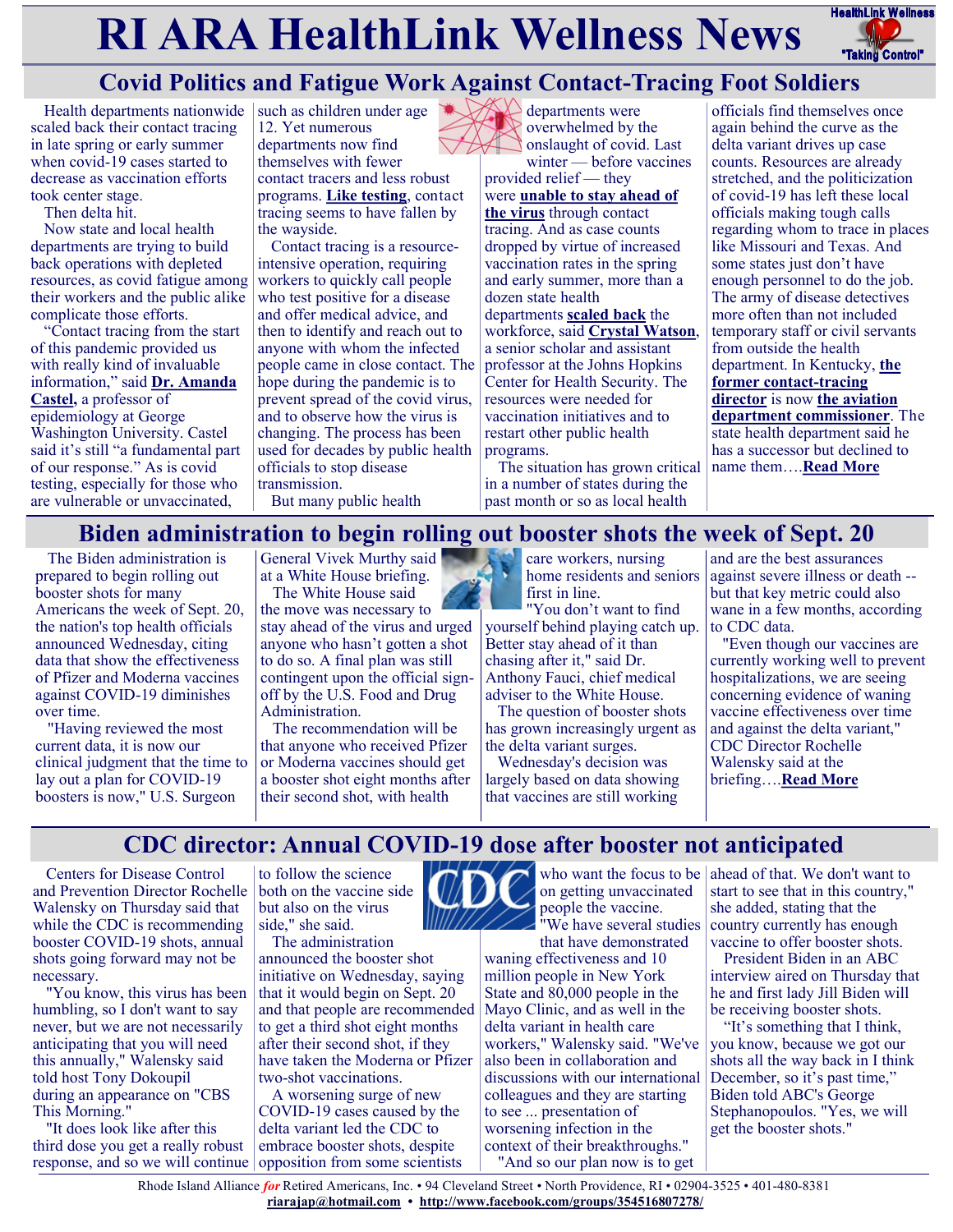#### **Surgeon general: Vaccine requirements at business, colleges 'a very reasonable thing to do**

Surgeon General Vivek [Murthy](https://thehill.com/people/vivek-murthy) on Sunday said vaccine requirements at businesses and colleges are "a very reasonable thing to do," as the Food and Drug Administration (FDA) is reportedly [set to fully](https://thehill.com/policy/healthcare/568814-full-fda-approval-for-pfizer-vaccine-could-come-next-week-reports)  [approve](https://thehill.com/policy/healthcare/568814-full-fda-approval-for-pfizer-vaccine-could-come-next-week-reports) the Pfizer-BioNTech COVID-19 vaccine as soon as this week.

Murthy, when asked on CNN's "State of the Union" if he would urge business and colleges to consider mandating the vaccine once it receives full approval, said such a requirement could "create a safe environment."

"We already know that there are many businesses and universities that have moved toward vaccine requirements and I think that's a very reasonable thing to do to create a safe

environment," Murthy told host Brianna Keilar. He also endorsed requirements for school employees to get vaccinated to "create a

safer environment for our kids."

"There's one other thing I think we need to do that some states have been doing to create a safer school environment, and that's requiring that employees in the school, including teachers and other staff, are vaccinated as well to create a safer environment for our kids," Murthy said.

He added that vaccine mandates for business, schools and for education workers "are absolutely reasonable," citing the increased threat from the highly infectious delta variant, which has taken hold in the U.S.



as the dominant strain of COVID-19. "I think all of these are reasonable because when we're faced with the most transmissible variant that

we've seen to date, the delta variant. When we have our kids, essentially is the point of concern here in our schools and their health and wellbeing on the line, we've got to take every step we can," Murthy said.

"And so I think that these measures, these requirements, we're seeing are absolutely reasonable, but I think they will help," he added.

Murthy said he anticipates that the imminent announcement from the FDA on the Pfizer vaccine will have two impacts in the U.S.: People who have been waiting for full approval will

now be more inclined to get their shots, and business and colleges considering vaccine requirements will now have an easier time moving forward with those plans. The

forthcoming approval from the FDA comes as the U.S. is seeing a surge in COVID-19 infections, driven largely by the delta variant.

The country is now seeing more than 100,000 new daily cases, according to data collected by the Centers for [Disease Control and](https://covid.cdc.gov/covid-data-tracker/#trends_dailycases)  [Prevention,](https://covid.cdc.gov/covid-data-tracker/#trends_dailycases) which is significantly more than the roughly 12,000 infections the U.S. was seeing per day in June.

#### **Can You Exercise Your A-fib Away?**

Millions of Americans live with a common abnormal heart rhythm known as atrial fibrillation (a-fib), but new research suggests that exercise might ease the severity of the condition.

When folks with a-fib participated in a six-month exercise program, they were able to maintain a normal heart rhythm and had less severe symptoms than those who only received information about the benefits of exercise. The benefits lasted for at least one year.

"Participating in a structured

exercise program for up to 3.5 hours per week can reduce the likelihood of ongoing episodes of arrhythmia and decrease the severity of a-fibrelated symptoms, such as palpitations and shortness of breath," said study author Adrian Elliott, a physiologist and research scientist at the University of Adelaide in Australia.

A-fib occurs when the upper chambers of the heart quiver chaotically, causing a fast and irregular heartbeat. Symptoms



may include heart palpitations, breathlessness, dizziness and/or

extreme fatigue. When left untreated, a-fib dramatically increases risk for stroke and heart failure.

For the study, 60 people with a -fib participated in a six-month exercise regimen that included supervised exercise each week for three months and then every two weeks for the remaining three months. They also received an individualized weekly plan to follow at home. The goal was to

work up to 3.5 hours of aerobic exercise each week. Another 60 people received exercise advice and were asked to engage in 150 minutes of physical activity every week.

Everyone in the study continued their usual a-fib medications. A-fib is typically treated with medication to lower the risk for stroke and/or drugs that control heart rate or rhythm. Sometimes a procedure known as ablation is needed….**[Read](https://consumer.healthday.com/8-24-can-you-exercise-your-a-fib-away-2654734911.html)  [More](https://consumer.healthday.com/8-24-can-you-exercise-your-a-fib-away-2654734911.html)**

#### **Israeli Study Shows Pfizer Booster Gives Seniors Big Rise in Immunity**

(HealthDay News) -- A third dose of the Pfizer coronavirus vaccine gives four times greater protection against COVID-19 infection and is five to six times more effective in preventing serious illness and hospitalization in seniors than just two doses are, new data from the Israeli health ministry shows.

The study assessed patients 10 days after they received their third dose, and the findings were published by the ministry on Sunday, the Washington Post reported.

Israel approved COVID -19 vaccine booster shots for people aged 60 and older late last month, and last week the government lowered the age of eligIbility to 40. About 1.4 million of the country's 9.3 million people have received third doses of the Pfizer vaccine.

Nearly 80% of Israel's population has received two doses, but about 1 million eligible people still haven't been vaccinated and the country is struggling with a fourth wave driven by the Delta variant,

the *Post* reported. Israel's Health Ministry on Monday reported a total of 67,510 coronavirus

infections, the highest numbers since January. Numbers for those hospitalized and in serious condition with coronavirus have also risen, to 670.

Israeli Prime Minister Naftali Bennett, who has repeatedly urged unvaccinated people and those eligible for a booster dose to get their shots, got his third shot on Friday.

"Israel has a major advantage today because we are world

pioneers in using the third vaccination, and we have a better understanding about the rate at which the previous vaccinations are waning, and what we need to do, when we need to do it, and even for what ages," Bennett at the start of a cabinet meeting on Sunday, the *Post* reported.

"My advice to every world leader today is: start the third vaccination straight away, don't wait. Give it five months from the second vaccination, otherwise you will have false illusions about protection."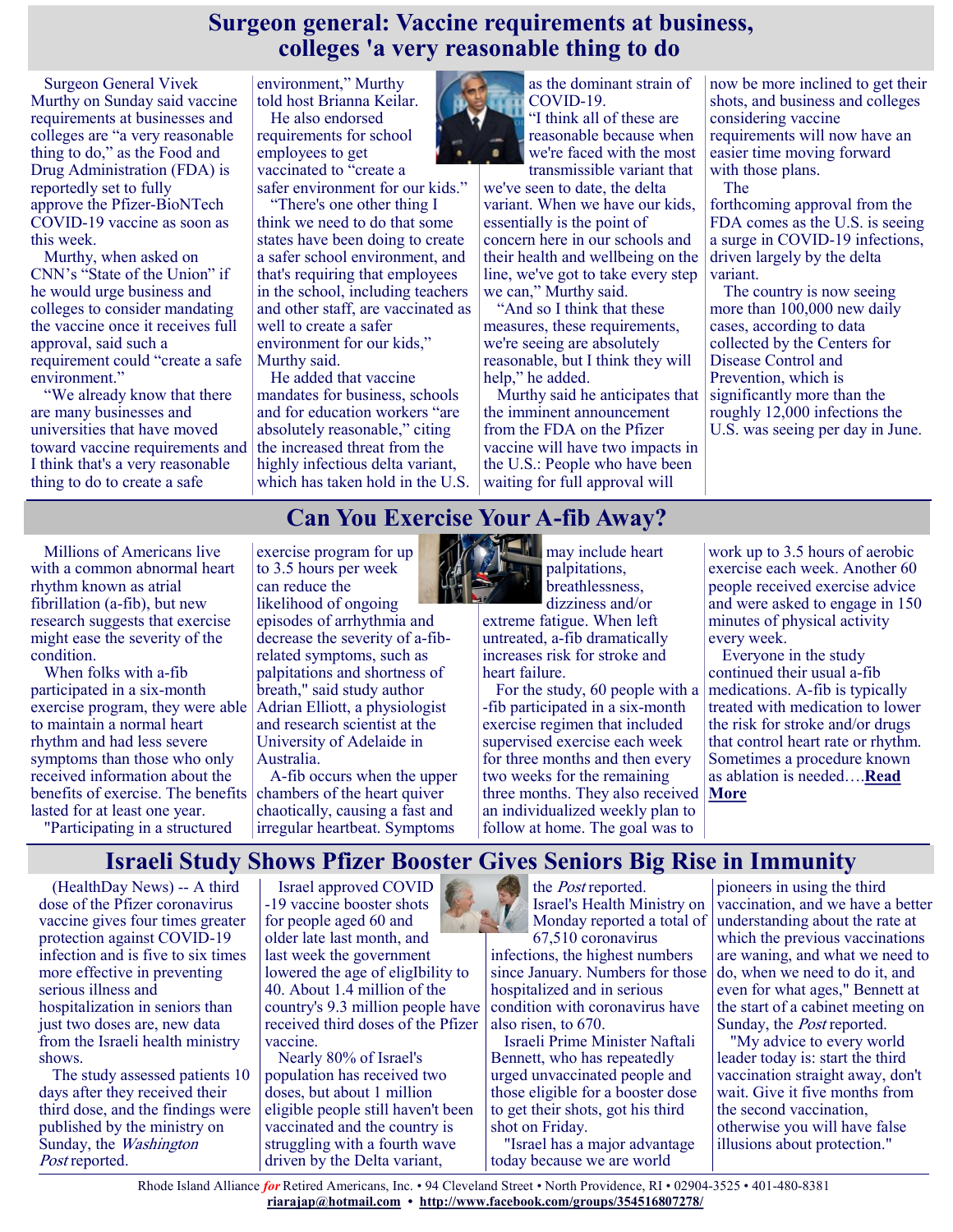#### **Having Someone Who'll Listen May Be Good for Your Aging Brain**

(HealthDay News) -- Could the constancy of a sympathetic ear help guard your brain against the ravages of aging?

Yes, claims new research that analyzed data on nearly 2,200 American adults and found those in their 40s and 50s who didn't have someone to listen to them had a mental ("cognitive") age that was four years older than those who had good listeners in their lives.

Having an ear to bend when you need to talk is associated with greater "cognitive resilience," which is a measure of the brain's ability to function better than would be expected for the amount of aging or disease-related changes in the brain, the study authors explained.

mental resilience can be improved through brainstimulating activities, physical exercise and positive social interactions.

"We think of cognitive resilience as a buffer to the effects of brain aging and disease," said lead researcher Dr. Joel Salinas. He is a member of the Center for Cognitive Neurology at the NYU Grossman School of Medicine in New York City.

"This study adds to growing evidence that people can take steps, either for themselves or the people they care about most, to increase the odds they'll slow down cognitive aging or prevent the development of symptoms of Alzheimer's disease —

Many neurologists believe this something that is all the more



important given that we still don't have a cure for the disease," Salinas added in an NYU news release.

The findings were published online Aug. 16 in *[JAMA](https://jamanetwork.com/journals/jamanetworkopen/fullarticle/2783042)  [Network Open](https://jamanetwork.com/journals/jamanetworkopen/fullarticle/2783042)***.**

The four years' difference in cognitive age between people with good listeners and those without "can be incredibly precious," Salinas said.

"Too often, we think about how to protect our brain health when we're much older, after we've already lost a lot of time decades before to build and sustain brain-healthy habits," Salinas added. "But today, right now, you can ask yourself if you truly have someone available to listen to you in a supportive way, and ask your loved ones

the same. Taking that simple action sets the process in motion for you to ultimately have better odds of long-term brain health and the best quality of life you can have."

Doctors should also consider asking patients whether they have access to a dependable listener, Salinas suggested.

"Loneliness is one of the many symptoms of depression, and has other health implications for patients," he explained. "These kinds of questions about a person's social relationships and feelings of loneliness can tell you a lot about a patient's broader social circumstances, their future health, and how they're really doing outside of the clinic."

#### **A Little Wine & Certain Foods Could Help Keep Blood Pressure Healthy**

An apple and a pear a day may help keep blood pressure under control — a benefit partly explained by gut bacteria, a new study suggests.

Researchers found that adults who regularly ate certain foods — apples, pears, berries and red wine — tended to have lower blood pressure than their peers.

One thing those foods have in common is a high content of antioxidant plant compounds called flavonoids. Studies have suggested flavonoids can be a boon to heart health, by lowering blood pressure and cholesterol, and improving blood vessel function, among other things.

The new findings add another layer: Flavonoidrich foods were linked to greater diversity in the gut microbiome — the vast collection of bacteria that naturally dwell in the digestive system.

And microbiome diversity seemed to partly explain the foods' benefits on blood pressure.

Gut bacteria play an important role in processing flavonoids so they can do their job, explained senior researcher Aedin Cassidy, a professor at Queen's University in Belfast, Northern Ireland.

At the same time, she said, people vary widely in the



composition of their gut microbiome. It's possible that variability could help  $\epsilon$  explain why some people seem to gain greater heart and blood vessel benefits

from flavonoid-rich foods than others, according to Cassidy.

Researchers are just beginning to understand the complex ways in which the gut microbiome affects human health. Studies in recent years have found that the microbes play key roles in a range of normal body processes from metabolism to immune defenses to brain function.

Exactly what constitutes a "healthy" microbiome is not yet

clear. But experts believe that greater diversity in gut bacteria is generally better.

In the new study, Cassidy's team found that people who ate the most flavonoid-rich foods had, on average, more gut bacteria diversity. Greater diversity in certain bacteria was, in turn, tied to lower systolic blood pressure (the "top" number in a blood pressure reading

The findings — **[published](https://www.ahajournals.org/doi/10.1161/HYPERTENSIONAHA.121.17441)  [Aug. 23](https://www.ahajournals.org/doi/10.1161/HYPERTENSIONAHA.121.17441)** in the journal *Hypertension* — are based on 904 German adults between 25 and 82 years of age ….**[Read More](https://consumer.healthday.com/8-24-a-little-wine-certain-foods-could-help-keep-blood-pressure-healthy-2654733626.html)**

#### **Acupuncture May Help Ease Prostate-Linked Pain in Men**

Men with chronic pain from prostate inflammation may get lasting relief from acupuncture, a new clinical trial finds.

At issue is a condition known as chronic prostatitis/chronic pelvic pain syndrome, in which the prostate gland becomes inflamed and nerves supplying the area are irritated. That can cause pain in the perineum, penis, scrotum and low belly, as well as urinary problems and sexual dysfunction.

An estimated 10% to 15% of U.S. men develop chronic prostatitis, according to the U.S. National Institutes of Health. And the mainstays of medical treatment including antibiotics and anti-inflammatory painkillers — often fail to help.

In the new trial, Chinese researchers found that 20 sessions of acupuncture often did help. Over eight weeks, the treatments eased symptoms in more than 60% of study patients who received them, according to findings published Aug. 17 in the *[Annals of Internal](https://www.acpjournals.org/doi/10.7326/M21-1814)  [Medicine](https://www.acpjournals.org/doi/10.7326/M21-1814)*. That compared with 37% of



apparent six months after the acupuncture sessions ended. The findings came as no

surprise to Dr. Geovanni Espinosa, a clinical assistant professor of urology at NYU Grossman School of Medicine, in New York City.

Espinosa, a naturopathic doctor, uses **[acupuncture](https://consumer.healthday.com/encyclopedia/holistic-medicine-25/acupuncture-news-5/acupuncture-645348.html)** as part of a "holistic" approach to managing chronic prostatitis. To

manage the condition, needles are inserted in areas like the low back and buttocks.

"This trial confirms what we've known," he said. "In my opinion, it really takes an integrative approach to treat this condition."

Prostatitis refers to any inflammation of the prostate. In some cases, a bacterial infection is to blame and antibiotics can help.

But chronic prostatitis/chronic pelvic pain is by far the most common form, Espinosa said….**[Read More](https://consumer.healthday.com/8-17-acupuncture-may-help-ease-chronic-pelvic-pain-in-med-study-2654629255.html)**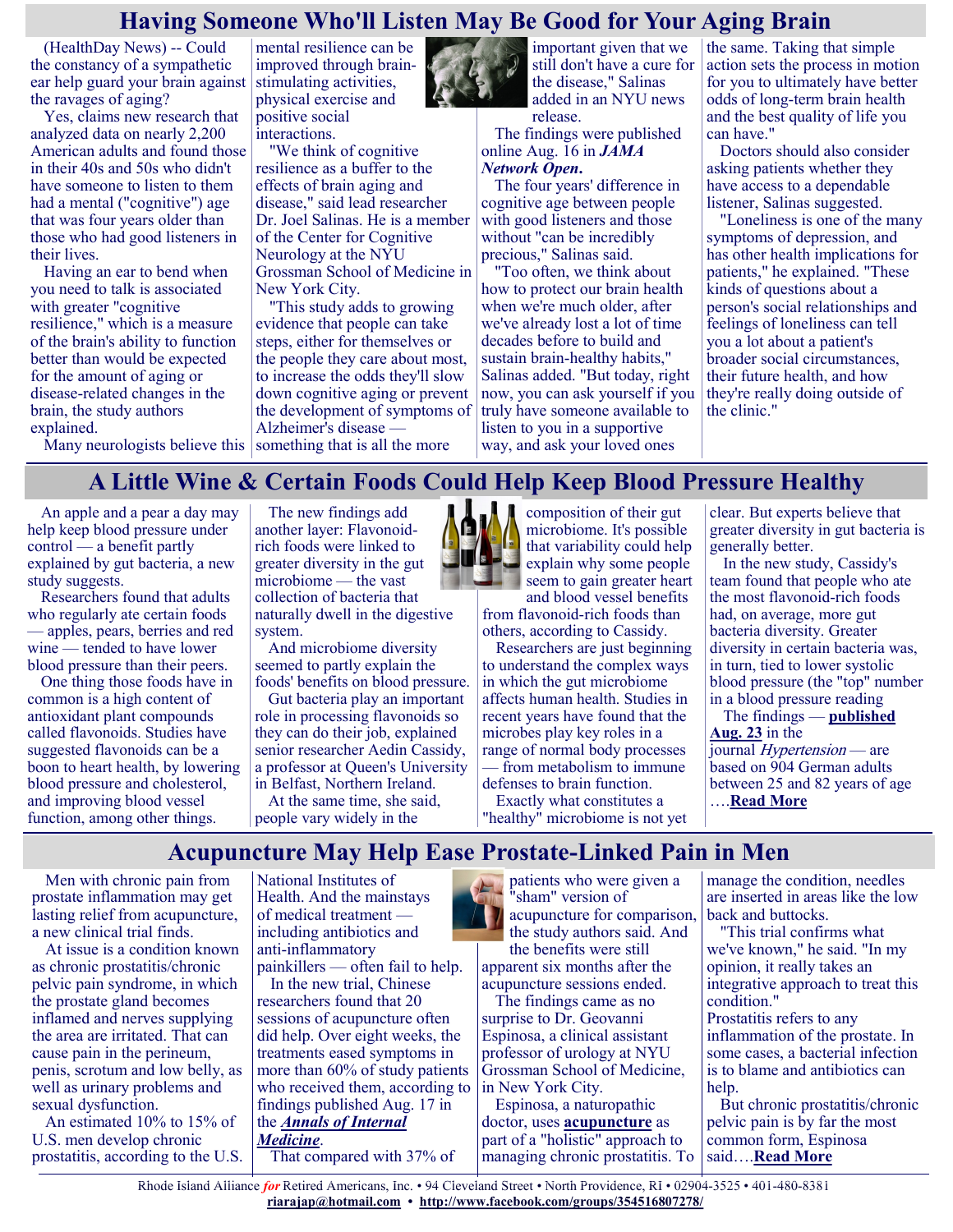#### **Neuro Surprise: Some Brain Skills Might Improve With Age**

There's an old saying, "Age and guile beat youth and exuberance," and new research suggests there might be something to that.

Some key brain functions can improve in people as they age, researchers report, challenging the notion that our mental abilities decline across the board as we grow old.

With increasing age, many people appear to get better at focusing on important matters and ignoring distractions tasks that support other critical brain functions like memory,

decision making and selfcontrol, the researchers said.

"This suggests we cannot really speak about aging just as leading to declines in a general sense," said lead researcher João Veríssimo, an assistant professor at the University of Lisbon in Portugal. "Maybe we need to talk about the precise mental functions that change with aging."

For this study, Veríssimo's team looked at three components of mental ability in a group of more than 700 Taiwanese people

between 58 and 98 years of age:

Alerting, the enhanced vigilance that triggers one's attention to incoming information.

- Orienting, the ability to shift brain resources to a particular location in our environment.
- Executive inhibition, the ability to ignore distractions to focus on what's important. "We use all three processes constantly," Veríssimo

explained. "For example, when you are driving a car, alerting is your increased preparedness when you approach an intersection. Orienting occurs when you shift your attention to an unexpected movement, such as a pedestrian. And executive function allows you to inhibit distractions such as birds or billboards so you can stay focused on driving."

Testing showed that only alerting declined with age among study participants. Both orienting and executive function actually improved until a person's mid-to-late 70s...**[Read](https://consumer.healthday.com/8-19-neuro-surprise-some-brain-skills-might-improve-with-age-2654683763.html)  [More](https://consumer.healthday.com/8-19-neuro-surprise-some-brain-skills-might-improve-with-age-2654683763.html)**

#### **Experimental Drug Could Cut Migraine Frequency**

A new pill specifically designed to prevent migraines appears to do the job, a new clinical trial finds.

Atogepant cut patients' migraine days in half over 12 weeks of treatment, without causing serious side effects, the researchers said.

Experts said the drug, if approved by the U.S. Food and Drug Administration, would give migraine sufferers a welcome new option.

"There's a great need for new preventive medications," said Dr. Charles Flippen, a professor of clinical neurology at the University of California, Los Angeles.

In the United States alone, more than 37 million people suffer from migraines, according

to the American Migraine Foundation. Besides intense head pain, the condition often causes symptoms like nausea, visual disturbances, and sensitivity to light and sound.

Doctors have long prescribed a number of oral medications for migraine prevention. The problem is, they are not "migraine-specific," said Flippen, a fellow of the American Academy of Neurology who was not involved in the new study. Instead, the drugs are

borrowed from arsenals used to treat other conditions, including high blood pressure, depression and seizures. They can help prevent migraine attacks in



some patients, but were not designed to target the condition.

Atogepant works by blocking cell receptors for CGRP, a small protein that is released by the trigeminal nerve during migraine attacks. It's believed to play a key role in generating migraine misery.

Atogepant is not the first migraine drug to target CGRP, however. There are other "gepants" used for treating migraines-in-progress. And in May, one of them, rimegepant, had its approval expanded to include migraine prevention.

There are also several CGRP inhibitors, all taken by injection, that have been approved for preventing migraines in the past several years.

"This is a very different time in headache medicine compared with a decade ago," said Dr. Jessica Ailani, lead researcher on the new trial.

Having another preventive drug that targets CGRP, taken by pill, would give patients one more option.

"And that's always good," said Ailani, a clinical professor of neurology at MedStar Georgetown University Hospital, in Washington, D.C

For the study, she and her colleagues recruited more than 900 migraine patients and randomly assigned them to one of four groups. One group received placebo (inactive) tablets, while the other three received different doses of atogepant. ….**[Read More](https://consumer.healthday.com/8-19-experimental-drug-could-cut-migraine-frequency-2654658608.html)**

#### **After Three Strokes, He 'Overheard' the Grim Prognosis and Fought Back**

(American Heart Association News) -- As Mark Davis slowly woke up, he shuddered over the terrible dream he'd just experienced. In it, he had no feeling in his right side and each breathe was a struggle.

He was relieved to leave it behind as he thought about getting up and going to work.

Except, he couldn't move. It wasn't a dream. He was in a hospital bed with a breathing tube down his throat.

His wife, Lisa, was in the room. So were nurses and a doctor.

Mark heard the doctor tell Lisa that a series of strokes left her husband with lockedin syndrome. Mark had recently seen a television show that included the neurological disorder. So he knew it meant he could be paralyzed except for his eye muscles. He could think, but not speak or move.

The doctor told Lisa all the things Mark wouldn't be able to do – that is, if he survived. He braced her for a best-case scenario of life in a long-term care facility, breathing with a ventilator.

"That is not what my life is going to look like," Mark wanted to tell his wife of 30

 $\mathcal{L}$ years. But he could only make that promise to himself.

Mark first noticed a problem in July 2019. While trap shooting in a remote area of Tennessee, he felt so weak and dizzy that he thought he was going to pass out. Minutes later, he felt fine.

Those symptoms played out almost daily, although milder. Yet sometimes they included double vision.

"The truth is, I didn't take care of myself at all," said Mark, who was then 54. "I didn't eat well, I drank too much and I could have lost 20 or 30 pounds. My cholesterol was always a little high for like 20 years."

Never one to see a doctor, he was frightened enough to see a general practitioner. He was prescribed migraine medication. The medication wasn't helping, so he requested an appointment with a neurologist. However, that visit was six weeks away, on Oct. 30.

The evening of Oct. 29, Mark felt weak and nauseous. His eyes shifted left and stayed there. To walk straight, he had to turn his head to the right….**[Read More](https://consumer.healthday.com/aha-news-after-three-strokes-he-overheard-the-grim-prognosis-and-fought-back-2654734805.html)**